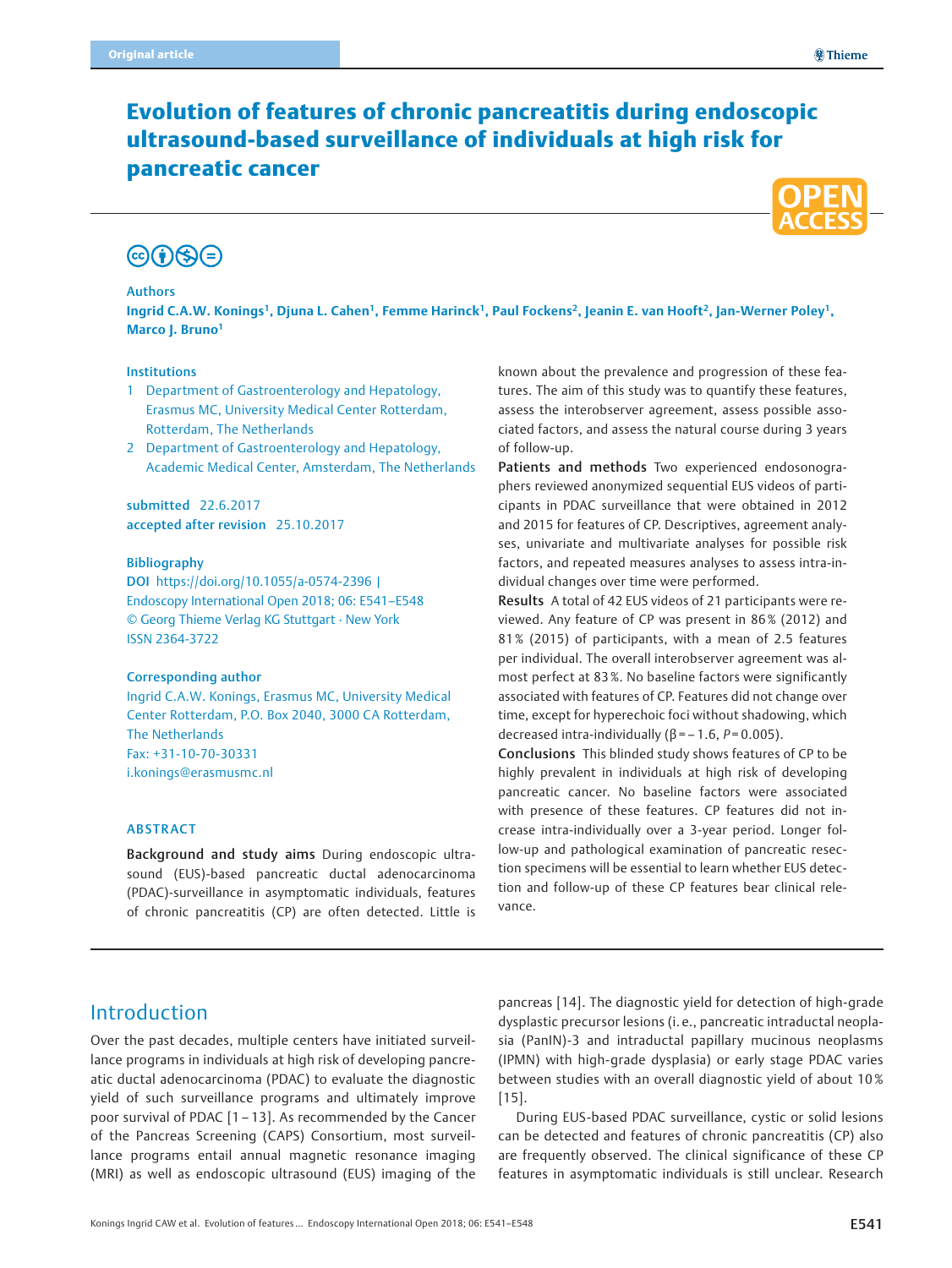suggests that these features might be related to emerging PanIN and IPMN lesions [16, 17], however, little is known about the prevalence and progression of these CP features detected in asymptomatic high-risk individuals. Therefore, the aim of this study was to quantify CP features in individuals participating in our EUS/MRI-based surveillance program by reviewing stored videos of sequential EUS examinations and assess their progress over a 3-year period. We also aimed to study interobserver agreement in our series and assess possible factors associated with presence of these CP features.

# Patients and methods

Our PDAC surveillance program has been described in detail before [13]. In summary, annual surveillance is performed using EUS and MRI/MRCP in individuals at inherited or familial increased risk of developing PDAC (≥ 10 % life-time risk, i. e. all carriers of CDKN2A gene mutations, all Peutz-Jeghers syndrome patients, carriers of gene mutations in BRCA1, BRCA2, TP53 or mismatch repair genes with a family history of PDAC in at least two family members, and first-degree relatives of patients with familial pancreatic cancer [FPC]). All EUS-investigations are performed under conscious sedation with midazolam/fentanyl by experienced endosonographers using a curvilinear device. Images of the pancreas are obtained from the duodenum and stomach and are digitally recorded in real time with lossy compression.

For this study, all participants in PDAC surveillance at the Erasmus University Medical Center Rotterdam, The Netherlands, were included for whom two EUS videos were available 3 years apart (2012 and 2015). The images were anonymized for patient ID and date of investigation. Two highly experienced endosonographers (MB and JWP, each over 3500 career EUS investigations) individually reassessed the videos for features of CP: parenchymal features [18] were scored in the head, body and tail of the pancreas and ductal features [18] were scored in the body and tail, using a standardized Case Record Form. The EUS videos were randomly assigned a video number and were thus assessed in an order for which no correlation could be made between patient ID or date of investigation. Both endosonographers scored the videos separately, after which a consensus meeting was held to discuss individuals in whom there was a difference in scored features.

The study was approved by the local Ethical Committee and was conducted in accordance with the Declaration of Helsinki. All participants provided written informed consent prior to performance of any study procedures.

### Statistical methods

Descriptive statistics were used to describe participants' characteristics. A proportion of agreement was calculated to assess interobserver agreement for each feature of CP. We considered an agreement of 0.00 as poor, 0.01 – 0.20 as slight, 0.21 – 0.40 as fair, 0.41 – 0.60 as moderate, 0.61 – 0.80 as substantial and 0.81 – 0.99 as almost perfect agreement and 1.00 as perfect agreement [19].

Data after consensus agreement were analyzed using descriptive statistics and univariate (Chi-square test, Fisher's exact test and independent t-test where appropriate) and multivariate analyses, to detect participants' characteristics associated with a mean of ≥ 4 CP features on EUS assessments. Intra-individual changes over time were assessed with repeated measures, generalized estimated equations for ordinal outcomes, and with mixed-effect models (growth curve models) with maximum likelihood estimator and unstructured covariance matrix for longitudinal data (non-proportional analyses). To correct for multiple testing, we only report P values < 0.01 as statistically significant. For all statistical analyses, the Statistical Package for the Social Sciences was used (version 23.0, SPSS Institute, Chicago, IL).

# Results

# Participant characteristics

In 2012, EUS videos of 26 individuals participating in surveillance were stored, of whom 21 individuals had a follow-up EUS video available in 2015. These 21 individuals were included in the study and their characteristics are summarized in  $\triangleright$  Table 1. The mean age of the 21 included individuals was 52, they were predominantly female and there were no excessive alcohol consumers or diabetic participants.

Review of the first EUS video showed any feature of chronic pancreatitis in 18 of 21 (86%) participants, and in 17 (81 %) at review of the second video, 3 years later (as specified in  $\triangleright$  Table 2). The mean number of CP features per participant was 2.5 (range  $0 - 7$ ). When the Rosemont classification [18] was applied, only 52 % of screened individuals had a normal EUS examination and three (7 %) fulfilled criteria for CP.

#### Interobserver agreement

Results of the interobserver agreement analyses are shown in ▶ Table 3. On almost all CP features, there was an almost perfect to perfect agreement between the two reviewers. Substantial agreement was reached for hyperechoic foci without shadowing overall (69 % agreement), in the head (69 % agreement) and in the tail of the pancreas (79 % agreement)), for lobularity without honeycombing overall (71 % agreement) and in the body of the pancreas (71 % agreement), and for hyperechoic main pancreatic duct margins overall (71 % agreement), and in the body of the pancreas (79 % agreement). Only moderate agreement was reached for stranding overall, and in the head of the pancreas (59.5 and 52.4 % agreement, respectively). Agreement for all CP features (taken together, all possible CP features in any location of the pancreas, i. e. the 29 items from ▶ Table 3) rated as almost perfect at 83%.

## Characteristics associated with features of chronic pancreatitis

▶ Table 4 shows the results of univariate and multivariate analyses regarding possible risk factors associated with detection of a mean of ≥ 4 features of CP on EUS. On univariate analysis, "age of the youngest relative affected by PDAC" was the only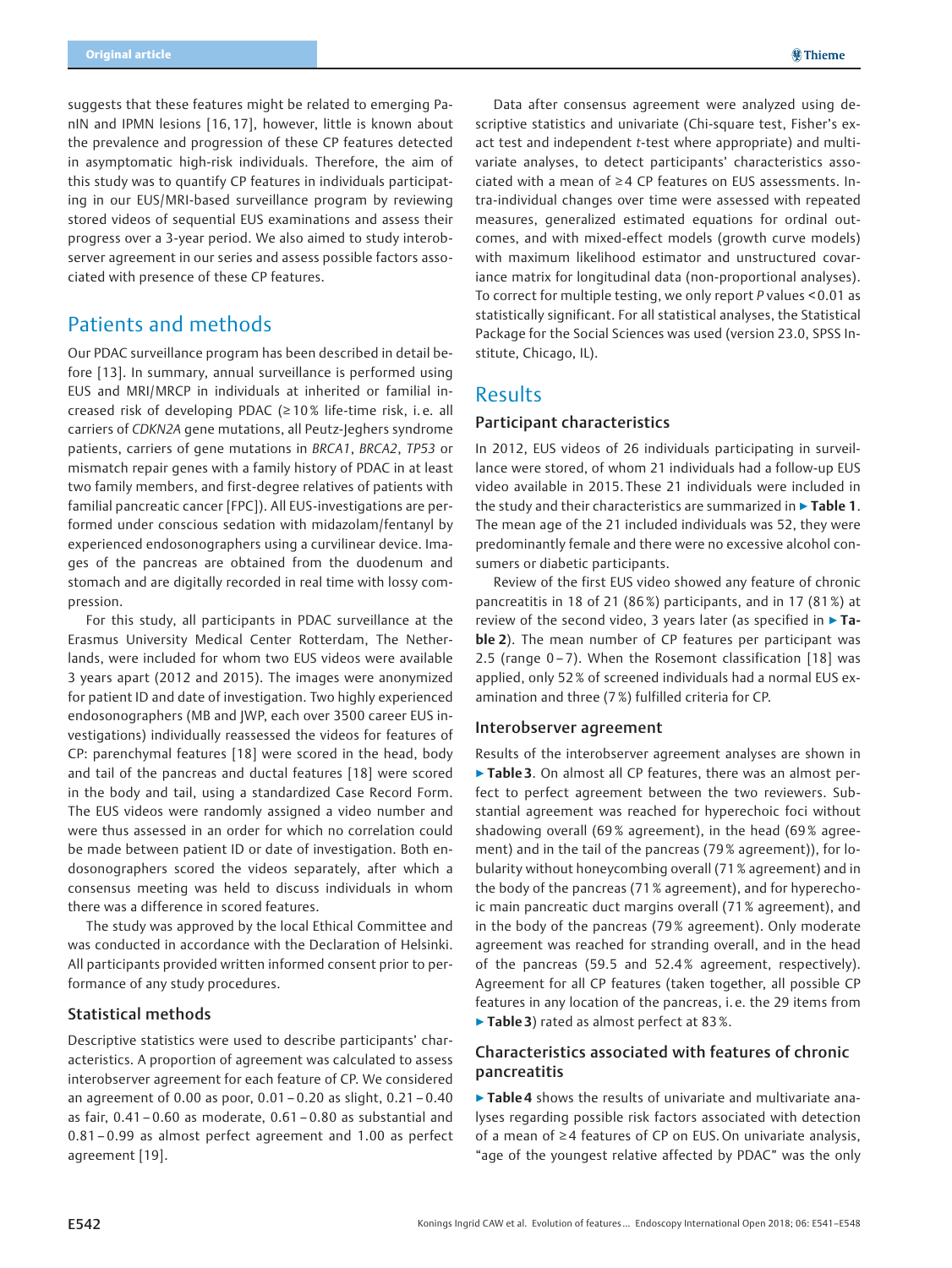### ▶ Table 1 Baseline characteristics of included individuals.

|                                                                   | All individuals included in the study ( $n = 21$ )<br>N(%) |  |  |  |  |
|-------------------------------------------------------------------|------------------------------------------------------------|--|--|--|--|
| Sex, male                                                         | 4(19%)                                                     |  |  |  |  |
| Age at inclusion (years), mean (range, SD)                        | $52(41 - 68, 7.1)$                                         |  |  |  |  |
| Body Mass Index, mean (range, SD)                                 | $26(16-40, 5.4)$                                           |  |  |  |  |
| Underlying gene mutation                                          |                                                            |  |  |  |  |
| • CDKN2A mutation                                                 | 6(29%)                                                     |  |  |  |  |
| • BRCA2 mutation                                                  | 1(5%)                                                      |  |  |  |  |
| - LKB1/STK11 mutation                                             | 1(5%)                                                      |  |  |  |  |
| • Unknown (FPC)                                                   | 13 (62%)                                                   |  |  |  |  |
| No. of relatives affected by PDAC, mean (range, SD)               | $2(0-6, 1.5)$                                              |  |  |  |  |
| Age of youngest relative affected by PDAC, mean (range, SD)       | $50(42 - 72, 9.1)$                                         |  |  |  |  |
| <b>Diabetes</b>                                                   | $0(0\%)$                                                   |  |  |  |  |
| Smoking                                                           |                                                            |  |  |  |  |
| • Current smoker                                                  | 3(14%)                                                     |  |  |  |  |
| • Past smoker                                                     | 3(14%)                                                     |  |  |  |  |
| • Never smoker                                                    | 15 (71%)                                                   |  |  |  |  |
| $\ge$ 20 pack years of smoking                                    | 3(14%)                                                     |  |  |  |  |
| Alcohol consuming                                                 |                                                            |  |  |  |  |
| • Current alcohol consumer                                        | 16 (76%)                                                   |  |  |  |  |
| • Current excessive alcohol consumer ( $\geq$ 3 units/day)        | $0(0\%)$                                                   |  |  |  |  |
| · Past alcohol consumer                                           | 1(5%)                                                      |  |  |  |  |
| Past excessive alcohol consumer ( $\geq$ 3 units/day)             | $0(0\%)$                                                   |  |  |  |  |
| • Never alcohol consumer                                          | 4 (19%)                                                    |  |  |  |  |
| Features of chronic pancreatitis                                  |                                                            |  |  |  |  |
| - Individuals with features present at first available EUS video  | 18 (86%)                                                   |  |  |  |  |
| · Individuals with features present at second available EUS video | 17 (81%)                                                   |  |  |  |  |

SD, standard deviation; FPC, familial pancreatic cancer; PDAC, pancreatic ductal adenocarcinoma; EUS, endoscopic ultrasound.

identified risk factor ( $P = 0.002$ ), but it was not sustained after multivariate analysis.

## Intra-individual change in detected features of chronic pancreatitis

Results of the repeated measures generalized estimated equations analyses of intra-individual change in CP features are shown in ► Table 2. Except for hyperechoic foci without shadowing, which decreased intra-individually (overall ( $\beta$  = – 1.6, standard error [SE]  $0.6$ ,  $P = 0.006$ ) and, more specifically, in the head of the pancreas ( $\beta$ = - 2.1, SE 0.7, P=0.005), CP features did not change in the 3 years. Also, the mean number of CP features and the Rosemont classification did not change. However, there was one individual, a 60-year-old woman without a known gene mutation (FPC), in whom in 2012 only 1 feature of CP was present (a cyst in the head of the pancreas), while in

2015, no less than 7 features were detected (hyperechoic foci with and without shadowing, lobularity with and without honeycombing, stranding, MPD calculi, and hyperechoic MPD margins) (► Fig. 1). Unfortunately, this patient subsequently died of trauma.

None of the individuals in this series underwent surgery between 2012 and 2015. One individual, a 50-year-old male without a known gene mutation (FPC), had already undergone a distal pancreatectomy in 2011 as a consequence of two EUS-detected solid lesions. Prior to surgery, no features of CP were detected. The resection specimen harbored a panIN-2 lesion and diffuse foci with panIN-1B. The EUS videos of the remnant pancreas from 2012 and 2015 showed hyperechoic foci without shadowing and hyperechoic MPD margins in 2012; in 2015 only, stranding was detected.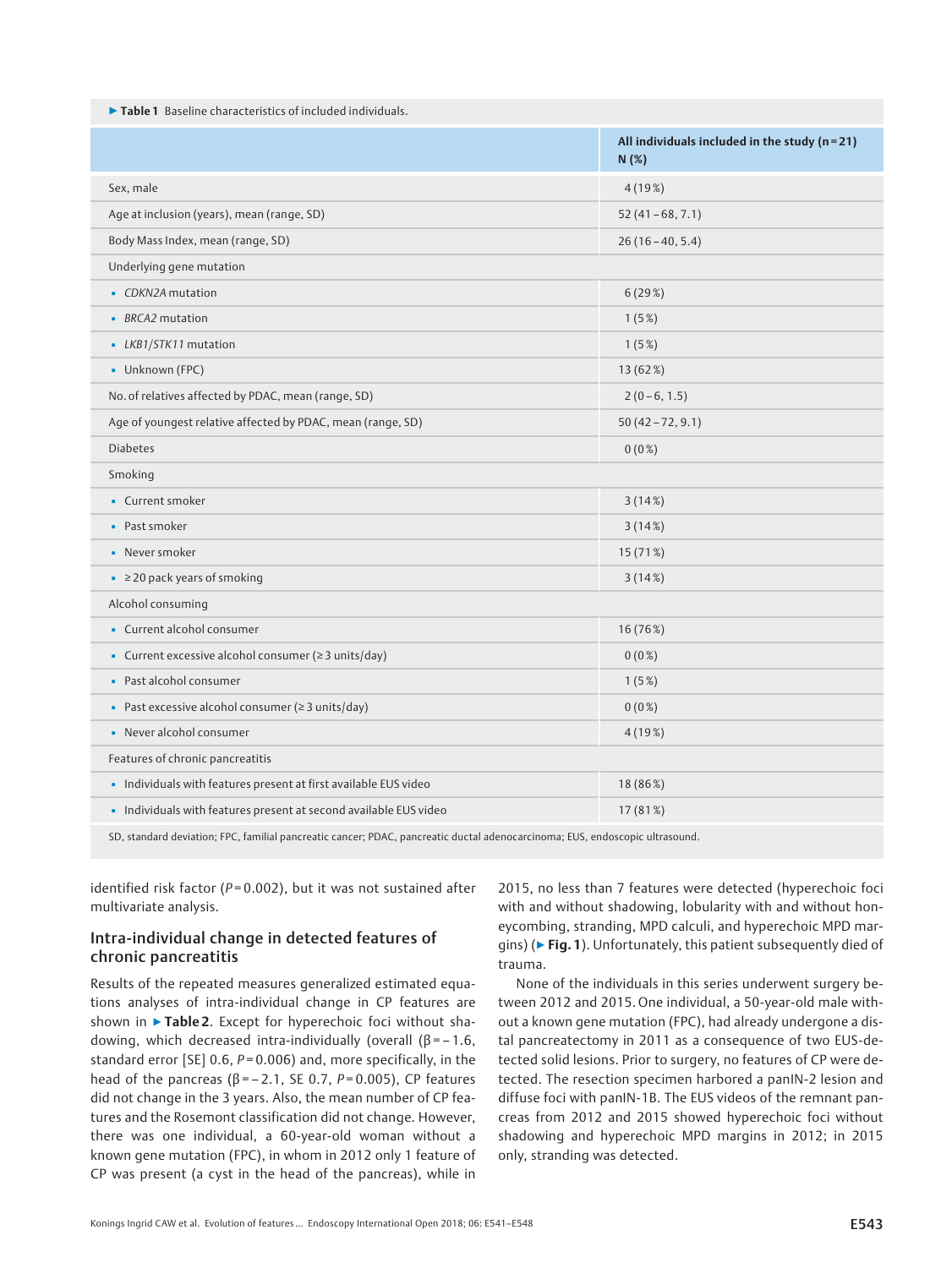▶ Table 2 Overview of detected features of chronic pancreatitis.

| <b>Features of chronic pancreatitis</b>                                                                     | All available EUS<br>videos ( $n = 42$ )     | <b>First available</b><br><b>EUS video</b>   | <b>Second available</b><br><b>EUS video</b>     | Intra-individual change<br>(2012 vs 2015)                                  |                                                                                                |                                                     |
|-------------------------------------------------------------------------------------------------------------|----------------------------------------------|----------------------------------------------|-------------------------------------------------|----------------------------------------------------------------------------|------------------------------------------------------------------------------------------------|-----------------------------------------------------|
|                                                                                                             | $(2015, n=21)$<br>$(2012, n=21)$             |                                              |                                                 | B                                                                          | <b>SE</b>                                                                                      | $\boldsymbol{P}$                                    |
| Hyperechoic foci with shadowing<br>- Head<br>Body<br>$-$ Tail                                               | 3(7%)<br>1(2%)<br>3(7%)<br>2(5%)             | $2(10\%)$<br>$0(0\%)$<br>$2(10\%)$<br>1(5%)  | 1(5%)<br>1(5%)<br>1(5%)<br>1(5%)                | $-0.74$<br>$-0.74$<br>$\overline{\phantom{a}}$                             | 1.3<br>$\overline{\phantom{0}}$<br>1.3<br>$\overline{\phantom{a}}$                             | 0.570<br>0.570<br>1.000                             |
| Hyperechoic foci without shadowing<br>- Head<br>- Body<br>- Tail                                            | 20 (48%)<br>15 (36%)<br>10(24%)<br>8(19%)    | 14 (67%)<br>12(57%)<br>8(38%)<br>5(24%)      | 6(29%)<br>3(14%)<br>$2(10\%)$<br>3(14%)         | $-1.61$<br>$-2.08$<br>$-1.77$<br>$-0.63$                                   | 0.6<br>0.7<br>0.8<br>0.8                                                                       | 0.006<br>0.005<br>0.035<br>0.414                    |
| Lobularity with honeycombing<br>- Head<br>- Body<br>- Tail                                                  | 5(12%)<br>1(2%)<br>5(12%)<br>$4(10\%)$       | 3(14%)<br>1(5%)<br>3(14%)<br>$2(10\%)$       | $2(10\%)$<br>$0(0\%)$<br>$2(10\%)$<br>$2(10\%)$ | $-0.46$<br>$\overline{\phantom{0}}$<br>$-0.46$<br>$\overline{\phantom{0}}$ | 0.8<br>$\overline{\phantom{0}}$<br>0.8<br>$\overline{\phantom{0}}$                             | 0.564<br>$\overline{\phantom{a}}$<br>0.564<br>1.000 |
| Lobularity without honeycombing<br>- Head<br>- Body<br>- Tail                                               | 13 (31%)<br>6(14%)<br>7(17%)<br>6(14%)       | 8(38%)<br>4(19%)<br>5(24%)<br>$2(10\%)$      | 5(24%)<br>$2(10\%)$<br>$2(10\%)$<br>4(19%)      | $-0.68$<br>$-0.80$<br>$-1.09$<br>0.80                                      | 0.6<br>0.8<br>1.0<br>0.8                                                                       | 0.251<br>0.318<br>0.265<br>0.318                    |
| Cysts<br>- Head<br>- Body<br>- Tail                                                                         | 9(21%)<br>5(12%)<br>5(12%)<br>5(12%)         | 5(24%)<br>$2(10\%)$<br>3(14%)<br>3(14%)      | 4(19%)<br>3(14%)<br>$2(10\%)$<br>$2(10\%)$      | $-0.28$<br>0.46<br>$-0.46$<br>$-0.46$                                      | 0.8<br>1.0<br>0.8<br>0.8                                                                       | 0.705<br>0.656<br>0.564<br>0.564                    |
| Stranding<br>- Head<br>- Body<br>- Tail                                                                     | 30 (71%)<br>26 (61%)<br>15 (36%)<br>12 (29%) | 14(67%)<br>12 (57%)<br>6(29%)<br>5(24%)      | 16(76%)<br>14(67%)<br>9(43%)<br>7(33%)          | 0.47<br>0.41<br>0.63<br>0.47                                               | 0.6<br>0.6<br>0.5<br>0.6                                                                       | 0.411<br>0.477<br>0.167<br>0.411                    |
| MPD calculi<br>- Head<br>• Body<br>$-$ Tail                                                                 | 1(2%)<br>1(2%)<br>$0(0\%)$<br>$0(0\%)$       | $0(0\%)$<br>$0(0\%)$<br>$0(0\%)$<br>$0(0\%)$ | 1(5%)<br>1(5%)<br>$0(0\%)$<br>$0(0\%)$          | $\qquad \qquad -$                                                          | $\qquad \qquad -$<br>$\qquad \qquad -$<br>$\overline{\phantom{0}}$<br>$\overline{\phantom{0}}$ | $\qquad \qquad -$<br>$\qquad \qquad -$              |
| Irregular MPD contour<br>- Body<br>- Tail                                                                   | $0(0\%)$<br>$0(0\%)$<br>$0(0\%)$             | $0(0\%)$<br>$0(0\%)$<br>$0(0\%)$             | $0(0\%)$<br>$0(0\%)$<br>$0(0\%)$                | $\qquad \qquad -$<br>$\overline{\phantom{a}}$                              | $\overline{\phantom{0}}$<br>$\overline{\phantom{0}}$<br>$\qquad \qquad -$                      | $\qquad \qquad -$<br>$\qquad \qquad -$              |
| Dilated side branches<br>- Body<br>$-$ Tail                                                                 | 5(12%)<br>2(5%)<br>5(12%)                    | $2(10\%)$<br>1(5%)<br>$2(10\%)$              | 3(14%)<br>1(5%)<br>3(14%)                       | 0.46<br>0.46                                                               | 0.8<br>0.8                                                                                     | 0.564<br>1.000<br>0.564                             |
| MPD dilatation<br>- Body<br>- Tail                                                                          | 1(2%)<br>$0(0\%)$<br>1(2%)                   | $0(0\%)$<br>$0(0\%)$<br>$0(0\%)$             | 1(5%)<br>$0(0\%)$<br>1(5%)                      |                                                                            | $\qquad \qquad -$                                                                              |                                                     |
| Hyperechoic MPD margin<br>- Body<br>- Tail                                                                  | 15 (36%)<br>14 (33%)<br>8(19%)               | 8(38%)<br>7(33%)<br>4(19%)                   | 7(33%)<br>7(33%)<br>4(19%)                      | $-0.21$<br>$\overline{\phantom{a}}$                                        | 0.6<br>$\qquad \qquad -$                                                                       | 0.739<br>1.000<br>1.000                             |
| Mean number of features of CP (range, SD)                                                                   | $2.5(0 - 7, 1.5)$                            | $2.7(0-5, 1.4)$                              | $2.2(0 - 7, 2.2)$                               | $-0.43$                                                                    | 0.4                                                                                            | 0.328                                               |
| Rosemont classification<br>- Normal<br>· Indeterminate for CP<br>• Suggestive of CP<br>• Consistent with CP | 22 (52%)<br>13 (31%)<br>$4(10\%)$<br>3(7%)   | 9(43%)<br>7 (33%)<br>3(14%)<br>$2(10\%)$     | 13(62%)<br>6(29%)<br>1(5%)<br>1(5%)             | 0.956                                                                      | 4.4                                                                                            | 0.029                                               |

EUS, endoscopic ultrasound; MPD, main pancreatic duct; SE, standard error.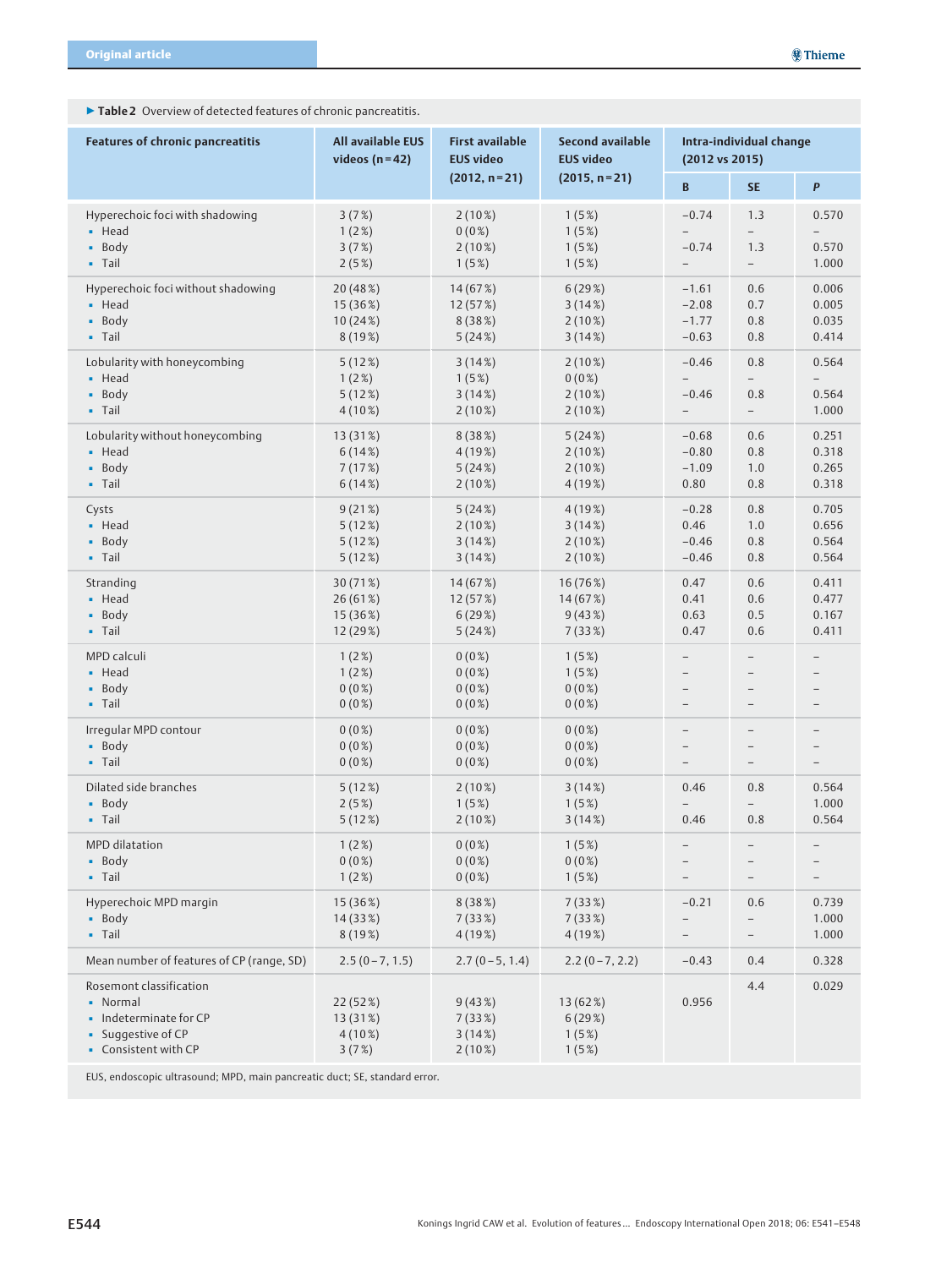▶ Table 3 Interobserver agreement per feature of chronic pancreatitis.

| <b>Features of chronic pancreatitis</b>     | % agreement between two reviewers | Interpretation of % agreement |
|---------------------------------------------|-----------------------------------|-------------------------------|
| Hyperechoic foci with shadowing             | 85.7                              | Almost perfect agreement      |
| • Head                                      | 90.5                              | Almost perfect agreement      |
| Body                                        | 88.1                              | Almost perfect agreement      |
| $-$ Tail                                    | 95.2                              | Almost perfect agreement      |
| Hyperechoic foci without shadowing          | 69.0                              | Substantial agreement         |
| - Head                                      | 69.0                              | Substantial agreement         |
| $-$ Body                                    | 85.7                              | Almost perfect agreement      |
| $-$ Tail                                    | 78.6                              | Substantial agreement         |
| Lobularity with honeycombing                | 88.1                              | Almost perfect agreement      |
| - Head                                      | 97.6                              | Almost perfect agreement      |
| - Body                                      | 88.1                              | Almost perfect agreement      |
| • Tail                                      | 88.1                              | Almost perfect agreement      |
| Lobularity without honeycombing             | 71.4                              | Substantial agreement         |
| - Head                                      | 83.3                              | Almost perfect agreement      |
| - Body                                      | 71.4                              | Substantial agreement         |
| • Tail                                      | 83.3                              | Almost perfect agreement      |
| Cysts                                       | 92.9                              | Almost perfect agreement      |
| - Head                                      | 95.2                              | Almost perfect agreement      |
| - Body                                      | 92.9                              | Almost perfect agreement      |
| - Tail                                      | 85.7                              | Almost perfect agreement      |
| Stranding                                   | 59.5                              | Moderate agreement            |
| • Head                                      | 52.4                              | Moderate agreement            |
| • Body                                      | 83.3                              | Almost perfect agreement      |
| • Tail                                      | 85.7                              | Almost perfect agreement      |
| MPD calculi                                 | 100.0                             | Perfect agreement             |
| • Head                                      | 100.0                             | Perfect agreement             |
| • Body                                      | 100.0                             | Perfect agreement             |
| $-$ Tail                                    | 100.0                             | Perfect agreement             |
| Irregular MPD contour                       | 97.6                              | Almost perfect agreement      |
| - Body                                      | 100.0                             | Perfect agreement             |
| $-$ Tail                                    | 97.6                              | Almost perfect agreement      |
| Dilated side branches                       | 83.3                              | Almost perfect agreement      |
| $-$ Body                                    | 92.9                              | Almost perfect agreement      |
| • Tail                                      | 88.1                              | Almost perfect agreement      |
| <b>MPD</b> dilatation                       | 97.6                              | Almost perfect agreement      |
| $-$ Body                                    | 100.0                             | Perfect agreement             |
| $-$ Tail                                    | 97.6                              | Almost perfect agreement      |
| Hyperechoic MPD margin                      | 71.4                              | Substantial agreement         |
| - Body                                      | 78.6                              | Substantial agreement         |
| - Tail                                      | 83.3                              | Almost perfect agreement      |
| Overall (taken together all 29 items above) | 83.3                              | Almost perfect agreement      |

MPD, main pancreatic duct.

# **Discussion**

This study shows CP features to be highly prevalent in asymptomatic participants in PDAC surveillance, with a substantial to almost perfect interobserver agreement. Also, these features hardly changed over a 3-year course of follow-up.

Since the start of our PDAC surveillance program in 2008, features of CP were often detected, but their clinical relevance was unclear. They have been associated with incipient or emerging PanIN and IPMN lesions producing lobular parenchymal atrophy resulting in CP-like changes [16, 17]. Therefore, to assess detection of features of CP, interobserver agreement for these features, factors associated with them, and above all, the natural course of these features over time during EUSbased surveillance for PDAC in high-risk individuals, we conducted this blinded single-center study in which we reviewed stored videos from EUS examinations in 2012 and 2015.

In our series, we showed CP features to be highly prevalent: 86 % (in 2012) and 81 % (in 2015) of individuals had an EUS feature of CP; only 52 % of individuals fell into the category "nor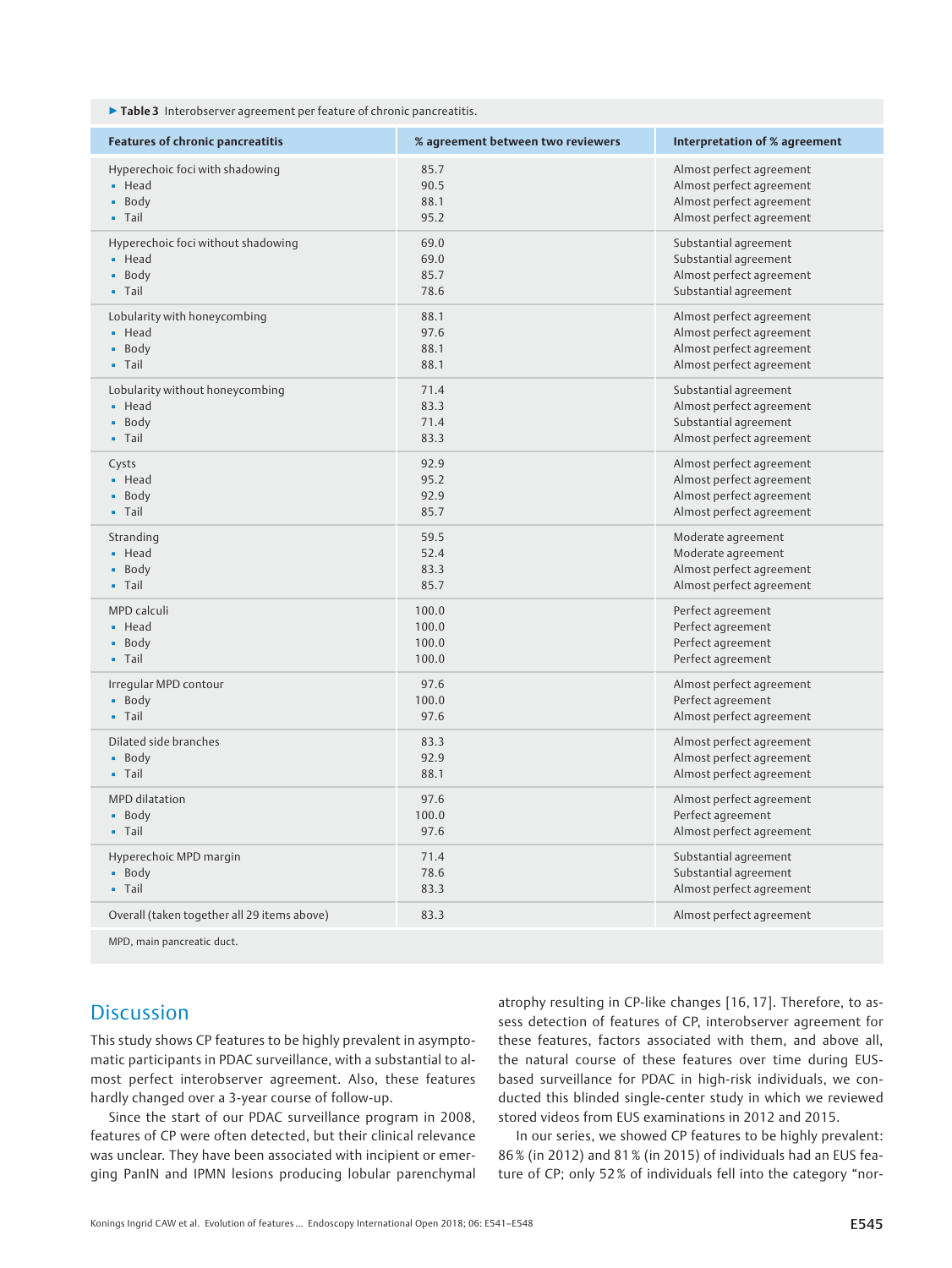▶Table 4 Univariate and multivariate analyses for factors possibly associated with a mean ≥ 4 features of chronic pancreatitis

| <b>Factors</b>                            | <b>Univariate analyses</b><br>P value | <b>Multivariate analysis</b><br>P value |
|-------------------------------------------|---------------------------------------|-----------------------------------------|
| Sex                                       | 0.546                                 | 0.999                                   |
| Age                                       | 0.504                                 | 0.625                                   |
| Body mass index                           | 0.646                                 |                                         |
| Underlying gene mutation                  | 0.890                                 |                                         |
| Number of relatives affected by PDAC      | 0.388                                 | 0.938                                   |
| Age of youngest relative affected by PDAC | 0.002                                 | 0.367                                   |
| Smoking                                   | 0.574                                 |                                         |
| Number of pack years of smoking           | 0.371                                 | 0.677                                   |
| Alcohol consuming                         | 0.849                                 |                                         |
| Number of alcohol units per week          | 0.691                                 |                                         |

PDAC, pancreatic ductal adenocarcinoma.



▶ Fig. 1 Serial still images of endosonography in a participant with marked progression of features of chronic pancreatitis. a Still image of the endoscopic ultrasound examination in 2012, showing an unremarkable pancreas. b Still image of the endoscopic ultrasound examination in 2015 in the same individual, showing multiple features of chronic pancreatitis (hyperechoic foci, lobularity, stranding, and a hyperechoic main pancreatic duct margin).

mal" when the Rosemont classification [18] was applied. This prevalence is much higher than described in a non-high-risk cohort. Petrone et al. [20] described 16.8 % of asymptomatic individuals undergoing EUS for an indication not related to pancreatico-biliary disease as having at least one ductal or parenchymal abnormality present. As the prevalence of CP features in our cohort at high risk of developing PDAC is this high, the alleged association between (progression) of specific EUS features and presence of PanIN or IPMN lesions bears particular interest.

Assessing the intra-individual change in CP features over our 3-year study period, the number of CP features, individual CP features and Rosemont classification did not change, except for a statistically significant intra-individual decrease in hyperechoic foci without shadowing. However, development and progression of precursor lesions into PDAC may take multiple years

[21]. Continued follow-up of these individuals therefore is of pivotal importance. Eventually, pathological examination of resected pancreatic specimens, not yet available from individuals in the current study, are needed to further clarify the association and clinical relevance of EUS detection of CP features.

Our study revealed no baseline factors significantly associated with detection of a mean of ≥ 4 CP features. Even factors that are known to be associated with CP, including smoking and alcohol consumption [22, 23], were not associated with detection of CP features in our cohort. Although speculative, this could be related to the underlying pathophysiologic mechanism of chronic pancreatitis-like changes in individuals at high risk of developing pancreatic cancer. Studies suggest that (multifocal) PanIN and IPMN lesions produce obstructive lobular atrophy or the pancreatic parenchyma which is likely the source of the CP-like changes that follow in these patients [16, 17].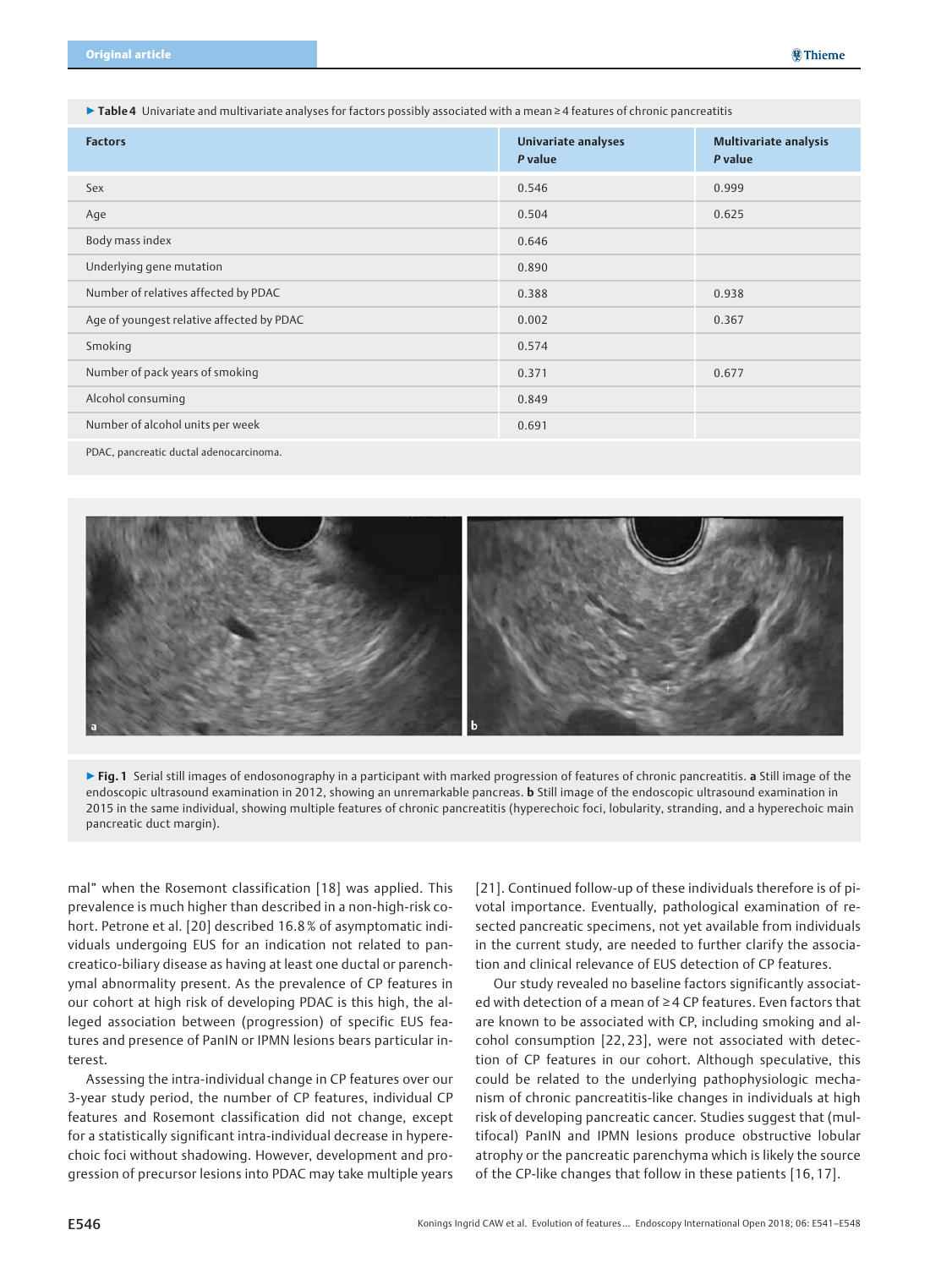Our analyses into interobserver agreement for detection of CP features showed an excellent agreement for most of the CP features. Overall agreement between the two expert endosonographers was 83 % and rated as almost perfect. This is somewhat better than described in previous reports where a moderate to substantial agreement was described [24 – 26] (kappavalues of 0.46, 0.65 and agreement of 68 %, respectively). Our high interobserver agreement might be explained by the fact that our two reviewers are highly trained and experienced endosonographers.

To our knowledge, this is the first study to longitudinally assess features of CP in asymptomatic high-risk individuals participating in an EUS-based PDAC surveillance program. Another strength of this study is that two expert endosonographers reviewed the EUS recordings in a blinded fashion using a standardized case record form. However, this study also has some limitations. The number of participants was limited and the follow-up comprised 3 years. None of the participating individuals underwent surgery and we therefore lack definite diagnoses and pathological correlates. Consequently, it is not possible to determine the clinical relevance of the different EUS features of CP that were detected. Also, the Rosement classification was applied in our cohort. This classification was not designed for the purpose of diagnosing CP in asymptomatic patients at high risk of developing PDAC. Although individual criteria can be readily applied and followed in an asymptomatic cohort of high-risk individuals undergoing PDAC surveillance, its clinical relevance in this setting remains unclear. The total score also may be less relevant than development of individual features over time.

# Conclusion

In conclusion, this blinded study, reviewing EUS videos of asymptomatic high-risk individuals participating in EUS-based PDAC surveillance, showed features of CP to be highly prevalent but stable over a 3-year period, with high interobserver agreement. We could not associate any baseline factors with detection of these CP features. Longer follow-up and, if available, pathological examination of pancreatic resection specimens will be essential to understanding the relationship between these CP features and development of malignancy, and whether detection of these features bears clinical relevance, for example, in setting the indication for resection or serving as a criterion of influence in determining the screening interval.

### Competing interests

None

#### References

[1] Schneider R, Slater EP, Sina M et al. German national case collection for familial pancreatic cancer (FaPaCa): ten years experience. Fam Cancer 2011; 10: 323 – 330

- [2] Canto MI, Hruban RH, Fishman EK et al. Frequent detection of pancreatic lesions in asymptomatic high-risk individuals. Gastroenterology 2012; 142: 796 – 804; quiz e714-795
- [3] Kimmey MB, Bronner MP, Byrd DR et al. Screening and surveillance for hereditary pancreatic cancer. Gastrointestinal endoscopy 2002; 56: S82 – 86
- [4] Canto MI, Goggins M, Yeo CJ et al. Screening for pancreatic neoplasia in high-risk individuals: An EUS-based approach. Clin Gastroenterol Hepatol 2004; 2: 606 – 621
- [5] Canto MI, Goggins M, Hruban RH et al. Screening for Early Pancreatic Neoplasia in High-Risk Individuals: A Prospective Controlled Study. Clin Gastroenterol Hepatol 2006; 4: 766 – 781
- [6] Poley JW, Kluijt I, Gouma DJ et al. The yield of first-time endoscopic ultrasonography in screening individuals at a high risk of developing pancreatic cancer. Am J Gastroenterol 2009; 104: 2175 – 2181
- [7] Verna EC, Hwang C, Stevens PD et al. Pancreatic cancer screening in a prospective cohort of high-risk patients: A comprehensive strategy of imaging and genetics. Clin Cancer Res 2010; 16: 5028 – 5037
- [8] Ludwig E, Olson SH, Bayuga S et al. Feasibility and yield of screening in relatives from familial pancreatic cancer families. Am J Gastroenterol 2011; 106: 946 – 954
- [9] Vasen HF, Wasser M, van Mil A et al. Magnetic resonance imaging surveillance detects early-stage pancreatic cancer in carriers of a p16- Leiden mutation. Gastroenterology 2011; 140: 850 – 856
- [10] Al-Sukhni W, Borgida A, Rothenmund H et al. Screening for pancreatic cancer in a high-risk cohort: an eight-year experience. | Gastrointest Surg 2012; 16: 771 – 783
- [11] Potjer TP, Schot I, Langer P et al. Variation in precursor lesions of pancreatic cancer among high-risk groups. Clin Cancer Res 2013; 19: 442 – 449
- [12] Harinck F, Kluijt I, Poley JW et al. Comparative yield of endosonography and magnetic resonance imaging in individuals at high-risk for pancreatic cancer. Gastroenterology 2009; 136: A147
- [13] Harinck F, Konings IC, Kluijt I et al. A multicentre comparative prospective blinded analysis of EUS and MRI for screening of pancreatic cancer in high-risk individuals. Gut 2016; 65: 1505 – 1513
- [14] Canto MI, Harinck F, Hruban RH et al. International cancer of the pancreas screening (CAPS) consortium summit on the management of patients with increased risk for familial pancreatic cancer. Gut 2013; 62: 339 – 347
- [15] Konings ICAW, Harinck F, Poley JW et al. Surveillance of individuals at high risk to develop pancreatic cancer: where do we stand. Am Oncol Hematol Rev; 2014: 70 – 79
- [16] Brune K, Abe T, Canto M et al. Multifocal neoplastic precursor lesions associated with lobular atrophy of the pancreas in patients having a strong family history of pancreatic cancer. Am J Surg Pathol 2006; 30: 1067 – 1076
- [17] Aimoto T, Uchida E, Nakamura Y et al. Multicentric pancreatic intraepithelial neoplasias (PanINs) presenting with the clinical features of chronic pancreatitis. J Hepatobiliary Pancreat Surg 2008; 15: 549 – 553
- [18] Catalano MF, Sahai A, Levy M et al. EUS-based criteria for the diagnosis of chronic pancreatitis: the Rosemont classification. Gastrointest Endosc 2009; 69: 1251 – 1261
- [19] Landis JR, Koch GG. The measurement of observer agreement for categorical data. Biometrics 1977; 33: 159 – 174
- [20] Petrone MC, Arcidiacono PG, Perri F et al. Chronic pancreatitis-like changes detected by endoscopic ultrasound in subjects without signs of pancreatic disease: do these indicate age-related changes, effects of xenobiotics, or early chronic pancreatitis? Pancreatology 2010; 10: 597 – 602
- [21] Yachida S, Iacobuzio-Donahue CA. Evolution and dynamics of pancreatic cancer progression. Oncogene 2013; 32: 5253 – 5260